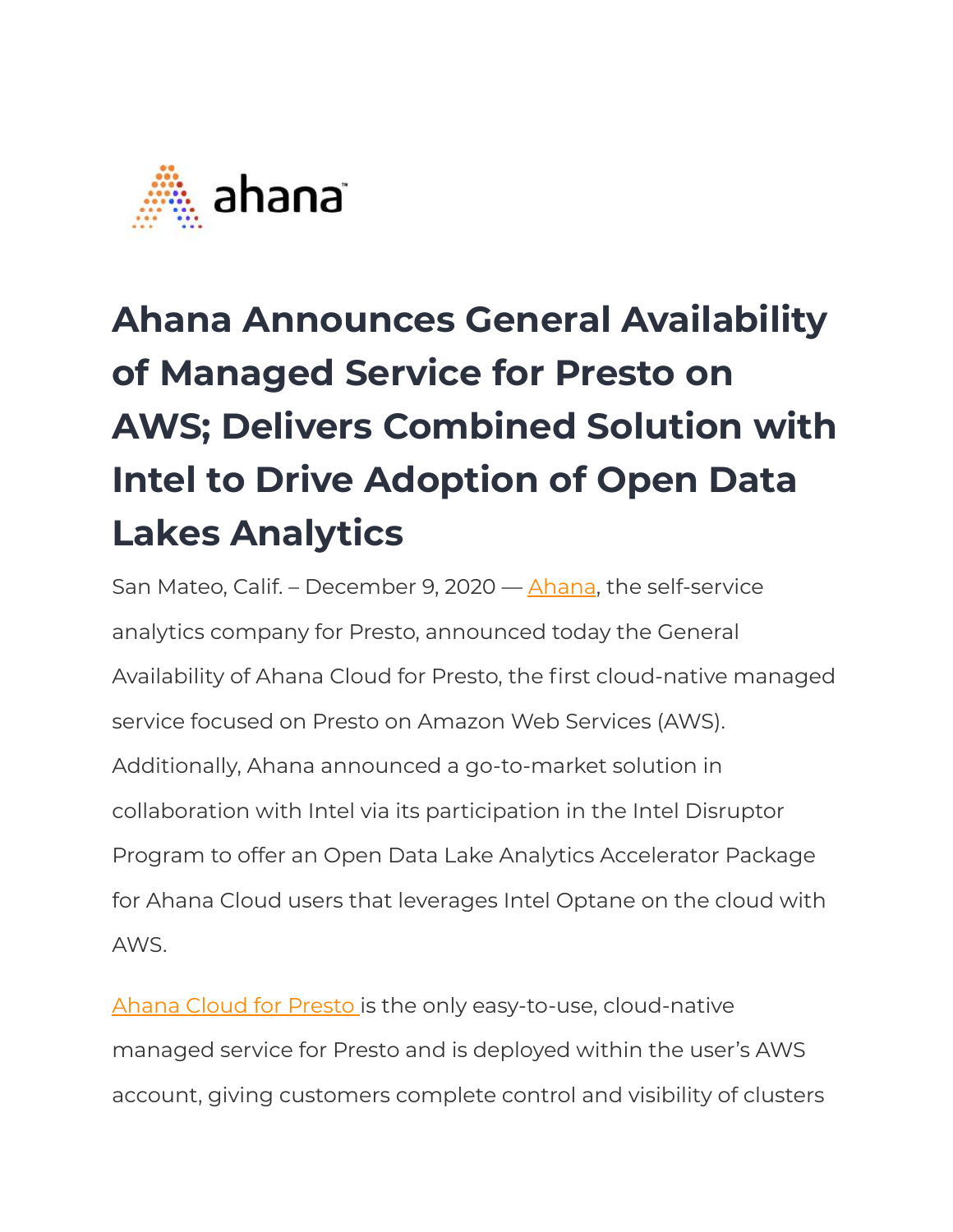and their data. In addition to the platform's use of Amazon Elastic Kubernetes Services (Amazon EKS) and a Pay-As-You-Go (PAYGO) pricing model in AWS Marketplace, the new release includes enhanced manageability, security and integrations via AWS Marketplace.

Ahana Cloud for Presto includes:

- Easy-to-use Ahana SaaS Console for creation, deployment and management of multiple Presto clusters within a user's AWS account bringing the compute to user's data
- Support for Amazon Simple Storage Service (Amazon S3), Amazon Relational Database (Amazon RDS) for MySQL, Amazon RDS for PostgreSQL and Amazon Elasticsearch
- Click-button integration for user-managed Hive Metastores and Amazon Glue
- Built-in hosted Hive Metastore that manages metadata for data stored in Amazon S3 data lakes
- Pre-integrated and directly queryable Presto query log and integrations with Amazon CloudWatch
- Cloud-native, highly scalable and available containerized environment deployed on Amazon EKS

"With Ahana Cloud being generally available, the power of Presto is now accessible to any data team of any size and skill level. By abstracting away the complexities of deployment, configuration and management, platform teams can now deploy 'self-service' Presto for open data lake analytics as well as analytics on a range of other data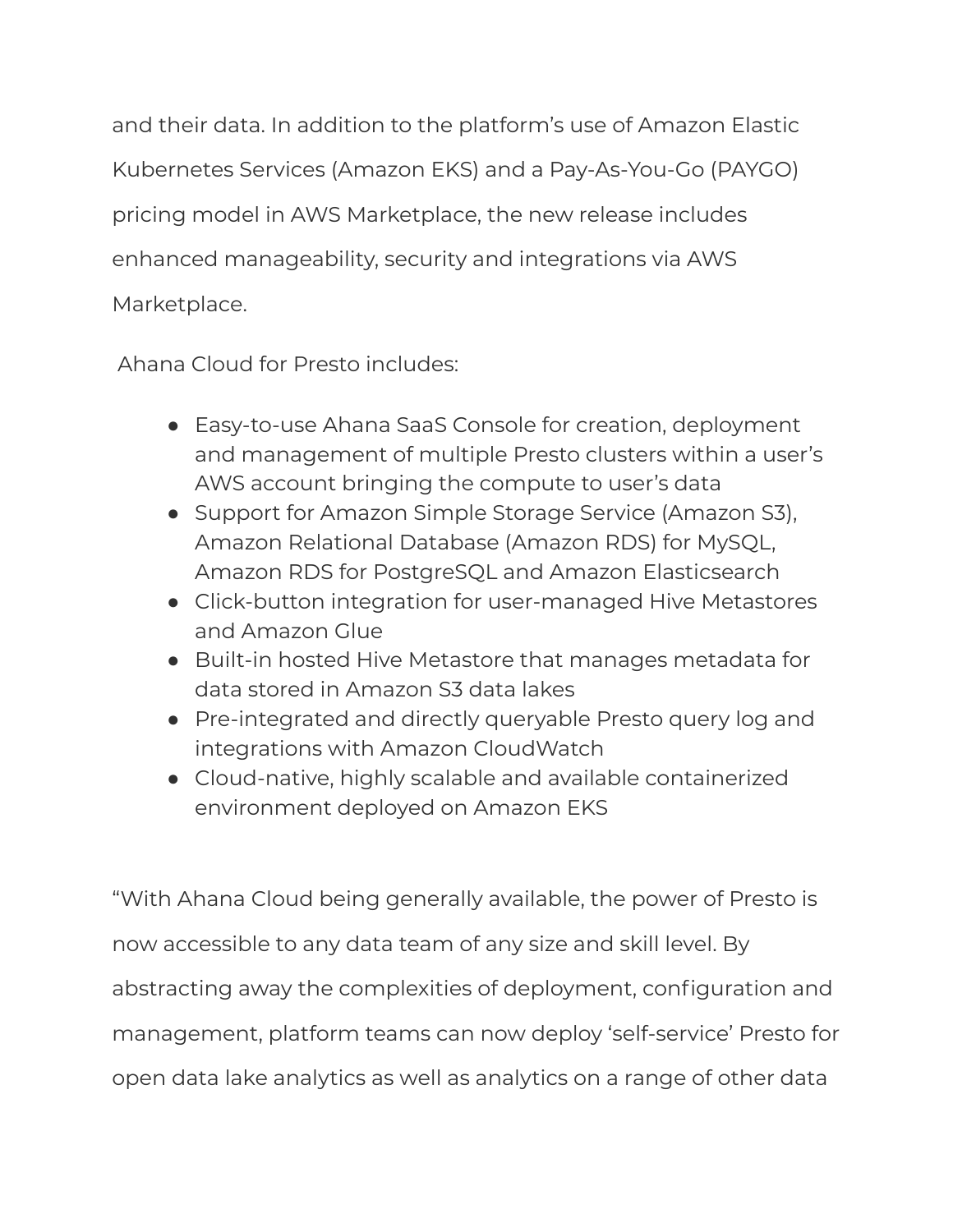sources," said Dipti Borkar, Cofounder and Chief Product Officer, Ahana. "Users are looking for analytics without being locked-in to proprietary data warehouses. This offering brings a SaaS open source analytics option to users with Presto at its core, using open formats and open interfaces."

"As Ahana Cloud users, we saw from day one the value the platform brings to our engineering team," said Kian Sheik, Data Engineer, ReferralExchange. "Within about an hour we were up and running Presto queries on our data, without having to worry about Presto under the covers. With out-of-the-box integrations with a Hive data catalog and no configurations needed, Ahana Cloud takes care of the intricacies of the system, allowing our team to focus on deriving actionable insights on our data."

Ahana also announced its participation in the Intel Disruptor Program to drive the adoption of Open Data Lake Analytics. Together, Ahana and Intel will offer an Open Data Lake Analytics Accelerator Package, available for Ahana Cloud users that leverage Intel Optane on AWS. It includes special incentives and PAYGO pricing. An Open Data Lake Analytics approach is a technology stack that includes open source, open formats, open interfaces, and open cloud, a preferred approach for companies that want to avoid proprietary formats and technology lock-in that come with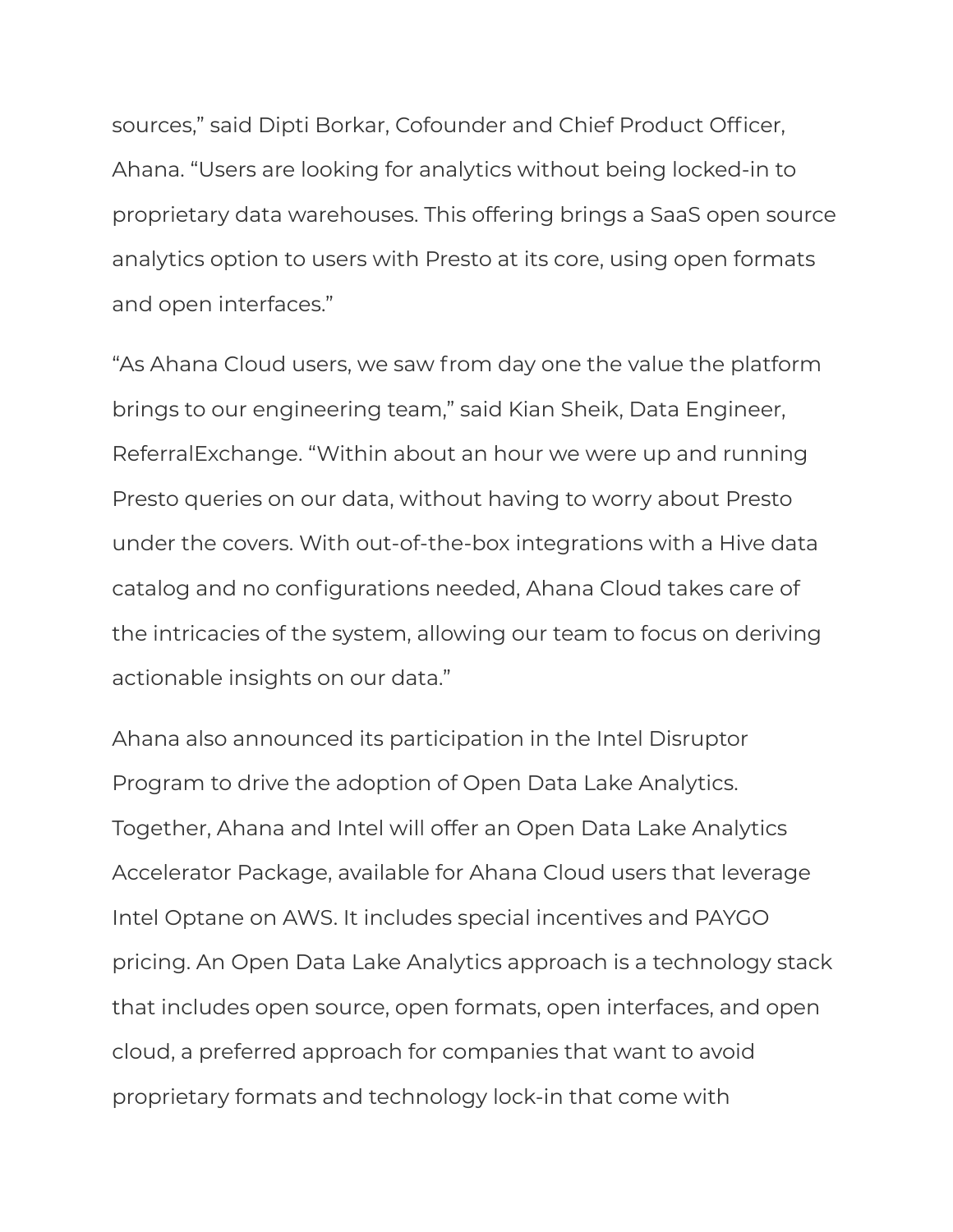traditional data warehouses. The offering is aimed at improving joint customers' experience of running Presto in the cloud to help power the next generation of analytics use cases.

"We look forward to working with Ahana and helping bring this compelling open data lake analytic solution to market," said Arijit Bandyopadhyay, CTO of enterprise analytics & AI within Intel's data platform group. "As more companies require data to be queried across many different data sources like Amazon S3, Amazon Redshift and Amazon RDS, Presto will become even more mission critical. Intel Optane coupled with the Ahana Cloud platform provides superior analytical performance and ease of use for Presto, enabling data-driven companies to query data in place for open data lake analytics."

## Availability and Pricing

Ahana Cloud for Presto is available in AWS Marketplace, with support for Microsoft Azure and Google Cloud to be added in the future. Ahana Cloud for Presto is elastically priced based on usage, with PAYGO and annual options via AWS Marketplace, starting from \$0.25 per Ahana cloud credit.

The Ahana/Intel Open Data Lakes Accelerator Package is available today via an AWS Marketplace Private Offer.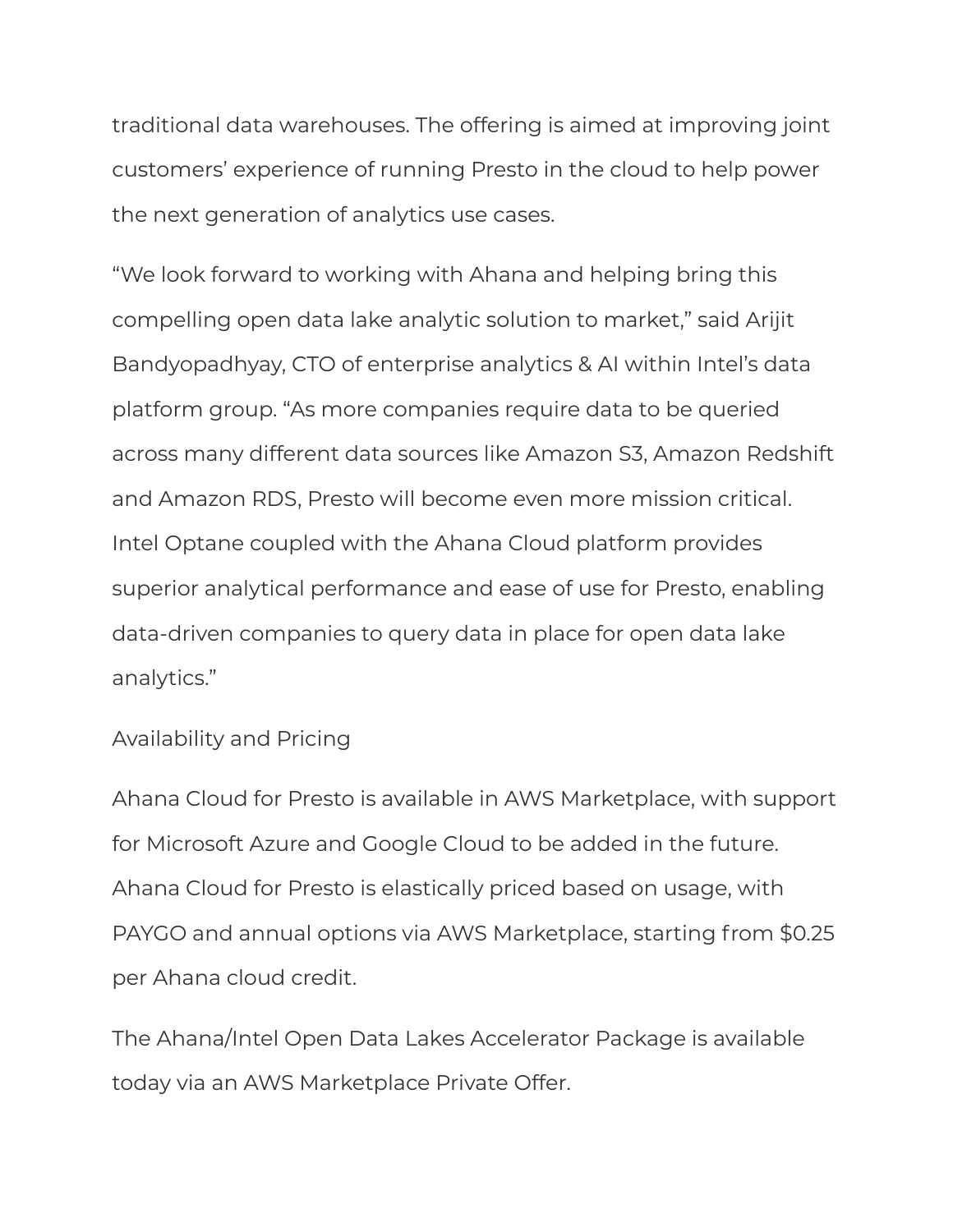## Supporting Resources

- Try Ahana Cloud for Presto on AWS in the AWS Marketplace [here](https://aws.amazon.com/marketplace/seller-profile?id=0ea9f5a4-ef6c-4adf-a191-b63970d83b15)
- Preview chapters of the just announced O'Reilly book *[Learning and Operating Presto](https://ahana.io/ebook/)*
- Webinar: [0 to Presto in 30 mins with AWS and Ahana Cloud](https://ahana.io/events/webinars/0-to-presto-in-30-mins-with-aws-and-ahana-cloud/)
- Webpage: [Ahana + Intel for Open Data Lake Analytics](https://ahana.io/intel/)

Tweet this: .@AhanaIO announces GA of #ManagedService for #Presto; Joins Intel Disruptor Program #cloudnative #opensource #analytics @prestodb https://bit.ly/2LiE6cL

## About Ahana

Ahana, the self-service analytics company for Presto, is the only company with a cloud-native managed service for Presto for Amazon Web Services that simplifies the deployment, management and integration of Presto and enables cloud and data platform teams to provide self-service, SQL analytics for their organization's analysts and scientists. As the Presto market continues to grow exponentially, Ahana's mission is to simplify interactive analytics as well as foster growth and evangelize the PrestoDB community. Ahana is a premier member of Linux Foundation's Presto Foundation and actively contributes to the open source PrestoDB project. Founded in 2020, Ahana is headquartered in San Mateo, CA and operates as an